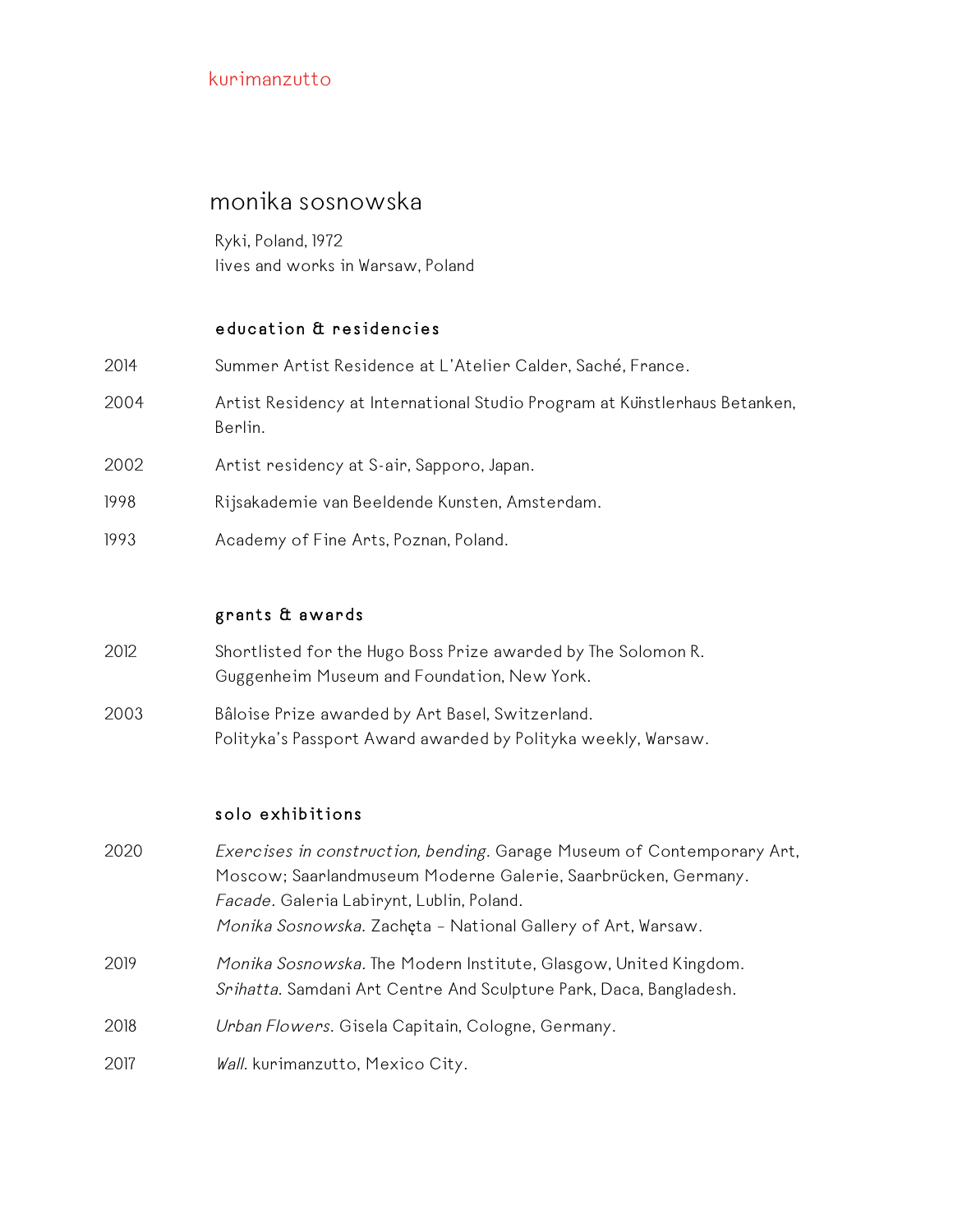| 2016 | Monika Sosnowska: Habitat. The Contemporary Austin, United States.<br>Monika Sosnowska. IMA Indianapolis Museum of Art, United States.<br>Monika Sosnowska. The Modern Institute, Glasgow International - Seventh<br>Edition, United Kingdom.                                                                                                                                       |
|------|-------------------------------------------------------------------------------------------------------------------------------------------------------------------------------------------------------------------------------------------------------------------------------------------------------------------------------------------------------------------------------------|
| 2015 | Monika Sosnowska. Cahiers d'Art, Paris.<br>Monika Sosnowska. Ginza Maison Hermès, Tokyo.<br>Monika Sosnowska: Architectonisation. Fundaçao De Serralves, Porto,<br>Portugal.<br>Monika Sosnowska: The Stairs. The Betty and Edward Marcus Sculpture Park<br>at Laguna Gloria, The Contemporary Austin, United States.                                                               |
| 2014 | Tower. Hauser & Wirth, New York.<br>Monika Sosnowska. Atelier Calder, Saché, France.                                                                                                                                                                                                                                                                                                |
| 2013 | Monika Sosnowska. Contemporary Art Gallery, Vancouver.<br>Monika Sosnowoska. Southern Alberta Gallery, Lethbridge, Canada.<br>Project Gallery: Monika Sosnowska. Pérez Art Museum Miami.<br>Regional Modernities. Australian Center for Contemporary Art (ACCA),<br>Melbourne, Australia.<br>Market. Pérez Art Museum, Miami.<br>Monika Sosnowska. Aspen Art Museum, United States. |
| 2012 | Monika Sosnowska. Galerie Gisela Capitain, Cologne, Germany.<br>Monika Sosnowska: Fir Tree. Commissioned by the Public Art Fund,<br>sculpture located at the Doris C. Freedman Plaza at Central Park in New<br>York.<br>Monika Sosnowska. The Modern Institute, Glasgow, United Kingdom.                                                                                            |
| 2011 | Monika Sosnowska, el Jardín. kurimanzutto, Mexico City.<br>Fire Escape. Museo Tamayo, Mexico City.<br>The Staircase / Die Treppe, 2010. K21 Ständehaus, Dusseldorf, Germany.                                                                                                                                                                                                        |
| 2010 | Firescape. ARTPACE, San Antonio, United States.<br>Stairway. Herzliya Museum, Tel Aviv, Israel.<br>Monika Sosnowska. Hauser and Wirth, New York.                                                                                                                                                                                                                                    |
| 2009 | Monika Sosnowska. Capitain Petzel Gallery, Berlin.                                                                                                                                                                                                                                                                                                                                  |
| 2008 | Monika Sosnowska. Andrea Zittel, Schaulager, Basel, Switzerland.<br>Monika Sosnowska. The Modern Institute/ Toby Webster Ltd, Glasgow,                                                                                                                                                                                                                                              |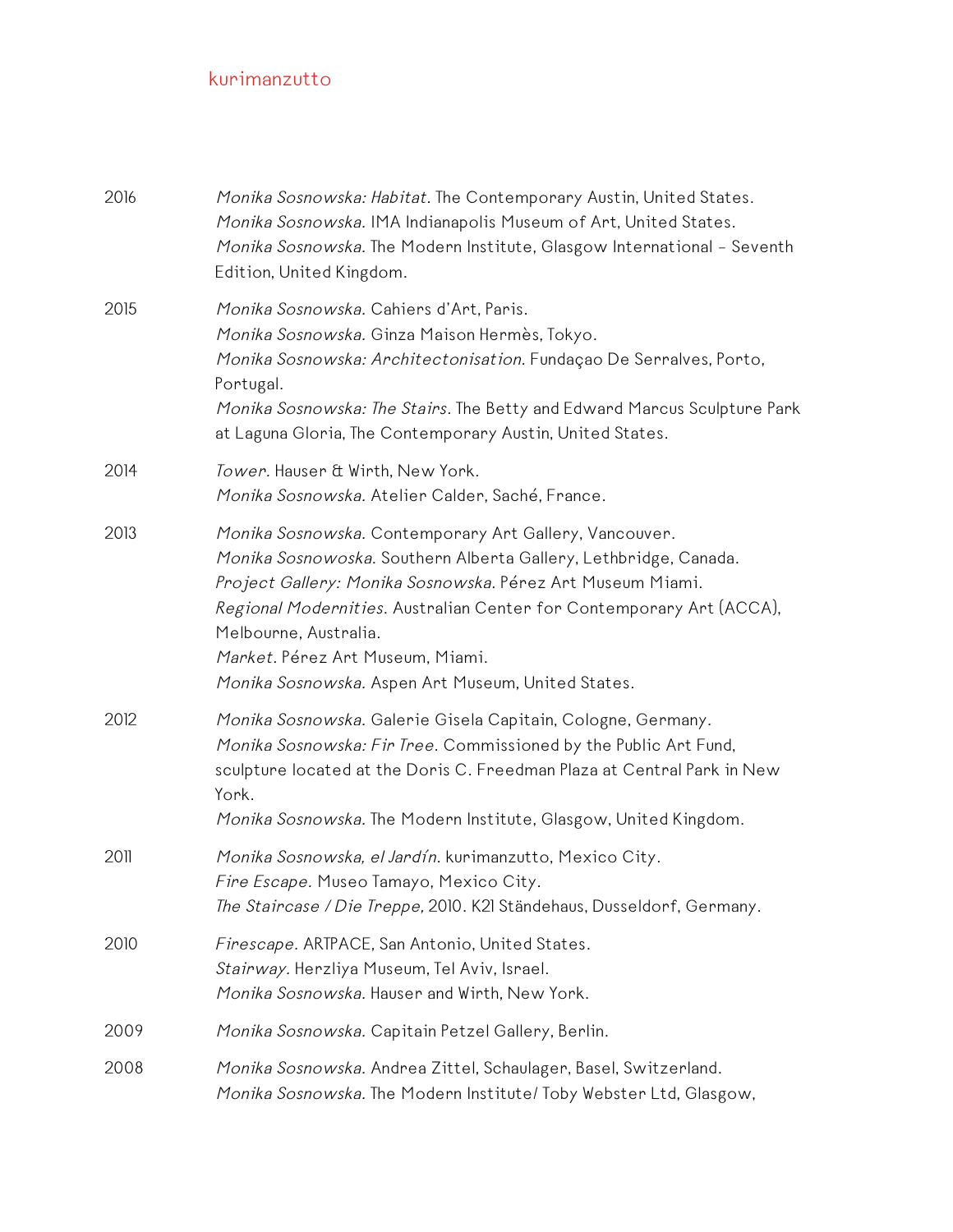United Kingdom.

2007 *Monika Sosnowska*. Talbot Rice Gallery, University of Edinburgh, Scotland. Loop. Kunstmuseum Liechtenstein. 2006 Monika Sosnowska – Picture This! Museum Dhondt Dhaenens Deurle, Belgium. Projects 83: Monika Sosnowska. Museum of Modern Art, New York. Display. Galerie Gisela Capitain, Cologne, Germany; Kronika Gallery, Bytom, Poland. Interventionen 41. Sprengel Museum, Hanover, Germany. Monika Sosnowska. Museo de Arte Contemporaneo de Castilla y Leon, Spain. Instalacja/Installation. Arsenal Gallery, Biaystok, Poland. 2005 Display/Wystawa. Foksal Gallery Foundation, Warsaw, Poland. Monika Sosnowska @ OPA Office for Art Projects. Guadalajara, Mexico. The Tired Room. Freud Museum, Vienna. Monika Sosnowska. Galerie Gisela Capitain, Cologne, Germany. 2004 Monika Sosnowska. Serpentine Gallery, London. Monika Sosnowska. Kunstlerhouse Bethanien, Berlin. Monika Sosnowska. De Appel Gallery, Amsterdam. Monika Sosnowska. The Modern Institute, Glasgow, United Kingdom. Monika Sosnowska. Stella Lohaus Gallery, Antwerp, Belgium. 2003 Monika Sosnowska. Laura Pecci Gallery, Milan. 2002 Monika Sosnowska. Display Gallery, Prague. Monika Sosnowska. Foksal Gallery Foundation, Warsaw, Poland. 2001 Little Alice. Laboratorium Gallery, Center for Contemporary Art Ujazdowski Castle, Warsaw, Poland. 2000 Bon Voyage. Rijksakademie, Amsterdam. Additional Illumination. Rijksakademie, Amsterdam. Non-existent Room in <sup>a</sup> part. Rijksakademie, Amsterdam. 1999 Double Reality. Rijksakademie, Amsterdam. Shift. Rijksakademie, Amsterdam.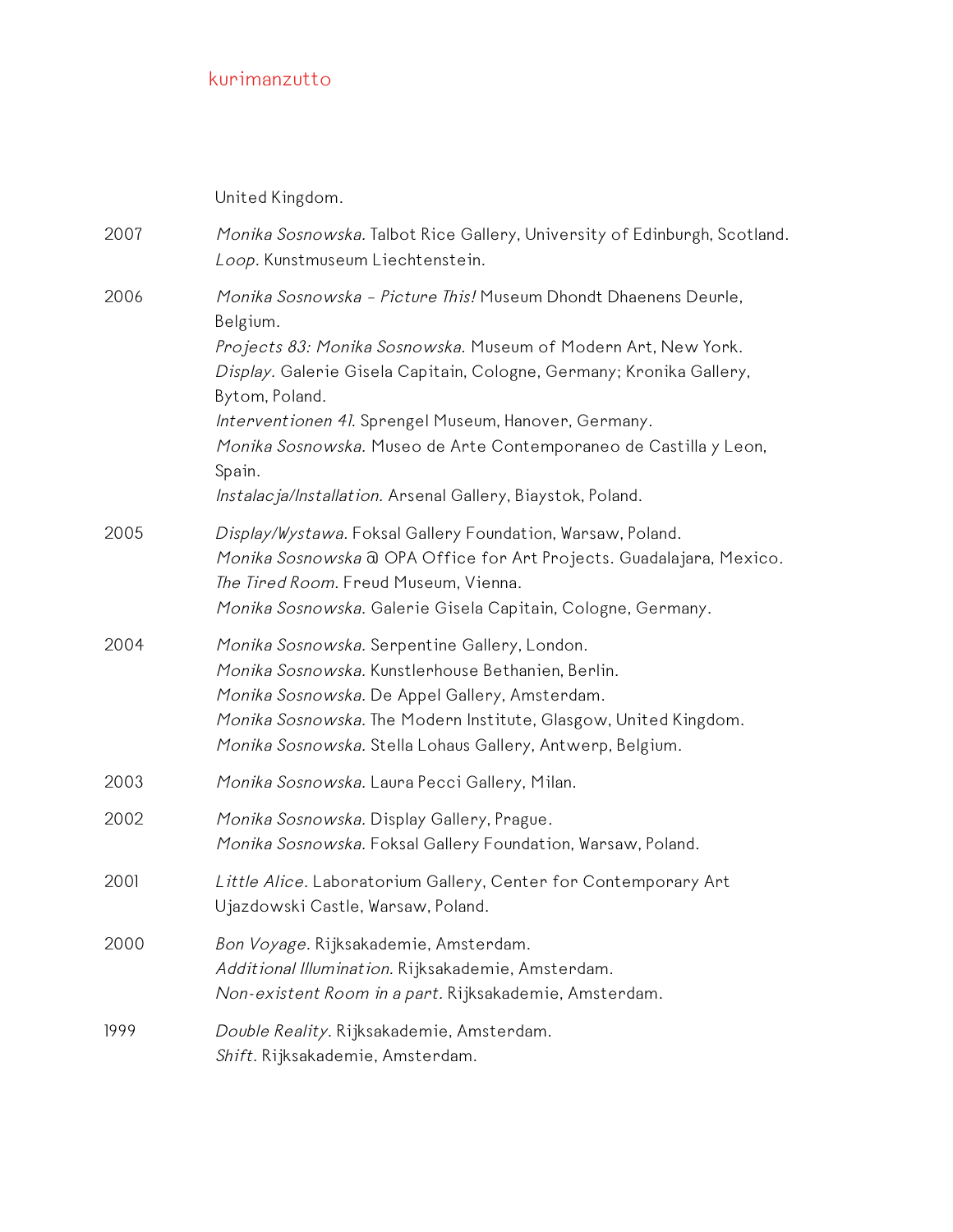#### group exhibitions

| 2020 | Dhaka Art Summit 2020.<br>RESSENTIMENT. Kunst Meran, Italy.                                                                                                                                                                                                                                                                                                                                                                                                                                                                                                |
|------|------------------------------------------------------------------------------------------------------------------------------------------------------------------------------------------------------------------------------------------------------------------------------------------------------------------------------------------------------------------------------------------------------------------------------------------------------------------------------------------------------------------------------------------------------------|
| 2018 | Experience Traps. Middelheimmuseum, Antwerp, Belgium.<br>Frieze Sculpture. Regent's Park, London.<br>Space Shifters. Hayward Gallery, Southbank Centre, London.                                                                                                                                                                                                                                                                                                                                                                                            |
| 2017 | 13th Sharjah Biennale. United Arab Emirates.                                                                                                                                                                                                                                                                                                                                                                                                                                                                                                               |
| 2016 | Monika Sosnowska, Marek Szczesny, Karolina Wiktor w wyborze Andrzeja<br>Turowskiego / La déchirure (Rozdarcie/ Tear). Atlas Sztuki, Lodz, Poland.                                                                                                                                                                                                                                                                                                                                                                                                          |
| 2015 | Ten Rooms, Three Loggias and a Hall. Sprengel Museum, Hanover, Germany.<br>A Focus on Sculpture in the Würth Collection. The Winners of the Robert<br>Jacobsen Prize of the Wurth Foundation. Museum Wurth, Kunzelsau,<br>Germany.<br>Architectural Allusions. deCrodova Sculpture Park and Museum, Lincoln MA,<br>United States.                                                                                                                                                                                                                          |
| 2014 | Buildering: Misbehaving the City. Blaffer Art Museum, Houston,<br>United States; Contemporary Arts Center, Cincinnati, United States.<br>From the Collection: Looking at process. De La Cruz Collection, Miami.<br>One Great Idea-50 Years of the Lehmbruck Museum. Lehmbruck Museum,<br>Duisburg, Germany.<br>Dzisiaj / As You Can See: Polish Art. Museum of Modern Art Warsaw, Poland.<br>Salon distingué - Household Effects in Good Company. Museum Langmatt,<br>Baden, Switzerland.<br>The Eye of Time. Museo de Arte de Sonora, Hermosillo, Mexico. |
| 2013 | Novecento mai visto. Museo di Santa Guilia, Brecia, Italy.<br>Heimsuchung: Uncanny Spaces in Contemporary Art. Kunstmuseum Bonn,<br>Germany.<br>Twisted Entities. Zeitgenössische poinische Kunst. Museum Morsbroich,<br>Leverkusen, Germany.<br>The Eye of Time. Museo Carillo Gil, Mexico City.                                                                                                                                                                                                                                                          |
| 2012 | Between Walls and Windows. Architektur und Ideologie. Haus der Kulturen<br>der Welt, Berlin.<br>9th Shanghai Biennial.                                                                                                                                                                                                                                                                                                                                                                                                                                     |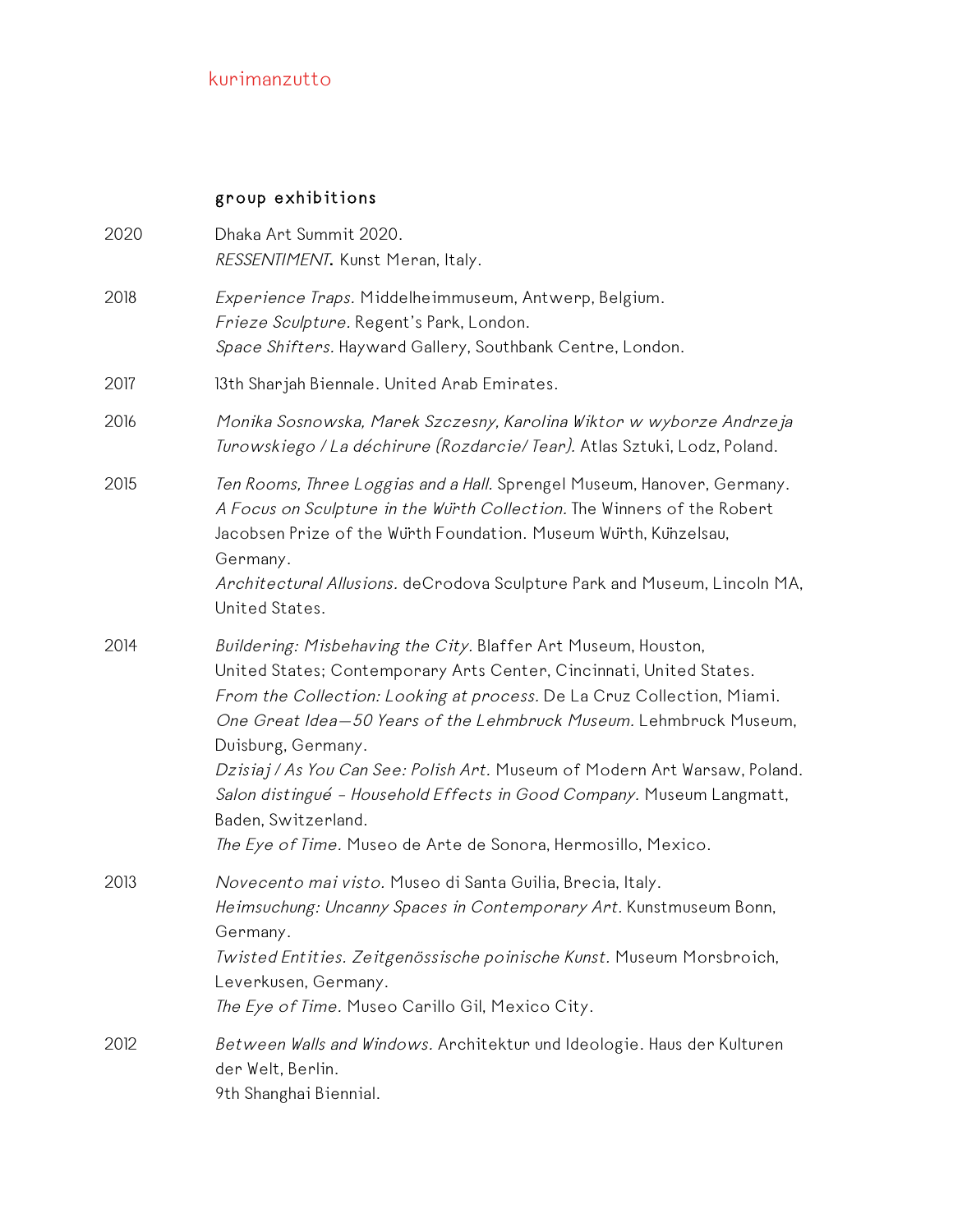|      | New Sculpture. Zacheta Narodowa Galeria Sztuki, Warsaw, Poland.<br>Skyscraper: Art and Architecture Against Gravity. Museum of<br>Contemporary Art Chicago (MCA).<br>Minimal Myth. Museum Boijmans Van Beuningen, Rotterdam, The<br>Netherlands.                                                                                                         |
|------|----------------------------------------------------------------------------------------------------------------------------------------------------------------------------------------------------------------------------------------------------------------------------------------------------------------------------------------------------------|
| 2011 | The Power of Fantasy: Imagination at work. Palais des Beaux-Arts. Brussels,<br>Belgium.<br>We Will Live, We Will See. Zabludowicz Collection, London.<br>Fluiten in het Donker - project by the Curatorial Programme 10/11. De<br>Appel, Amsterdam.<br>54th Venice Biennale.<br>Museum of Desires. Museum Moderner Kunst Stifthung Ludwig, Vienna.       |
| 2010 | Passages. Travels in Hyperspace. LABoral Centro de Arte, from the<br>Thyssen-Bornemisza Art Contemporary Collection, Gijon, Spain.<br>Ampersand - A Dialogue of Contemporary Art from South Africa & the<br>Daimler Art Collection. Daimler Contemporary, Berlin.<br>elles@centrepompidou. Centre Pompidou, Paris.                                       |
| 2009 | elles acentrepompidou, artistes femmes dans les collections du Centre<br>Pompidou. Centre Pompidou - Musée National d Art Moderne, Paris.                                                                                                                                                                                                                |
| 2008 | Nos cambiamos de domicilio. kurimanzutto. Mexico City.<br>Monika Sosnowska / Andrea Zittel. Schaulager, Munchenstein, Basel,<br>Switzerland.<br>Susan Ohilipsz, Monika Sosnowska. Kurator, Ein Förderprogramm der<br>Gebert Stiftung für Kultur, Rapperswil, Switzerland.<br>Delusive Orders. Stadtisches Museum Abteiberg, Mönchengladbach,<br>Germany. |
| 2007 | STAY FOREVER AND EVER AND EVER. South London Gallery, London.<br>Delusive Orders. Muzeum Sztuki wodzi, Lodz, Poland.<br>XXS (Extra Extra Small). Sommer Contemporary Art, Tel-Aviv, Israel.<br>52nd Venice Biennale.                                                                                                                                     |
| 2006 | Koniec egzotycznej podróży / The Exotic Journey Ends. Foksal Gallery<br>Foundation in collaboration with kurimanzutto gallery, Warsaw, Poland.<br>W Polsce; Czyli gdzie? / In Poland, That Is Where? Center for Contemporary<br>Art Zamek Ujazdowski, Warsaw, Poland.                                                                                    |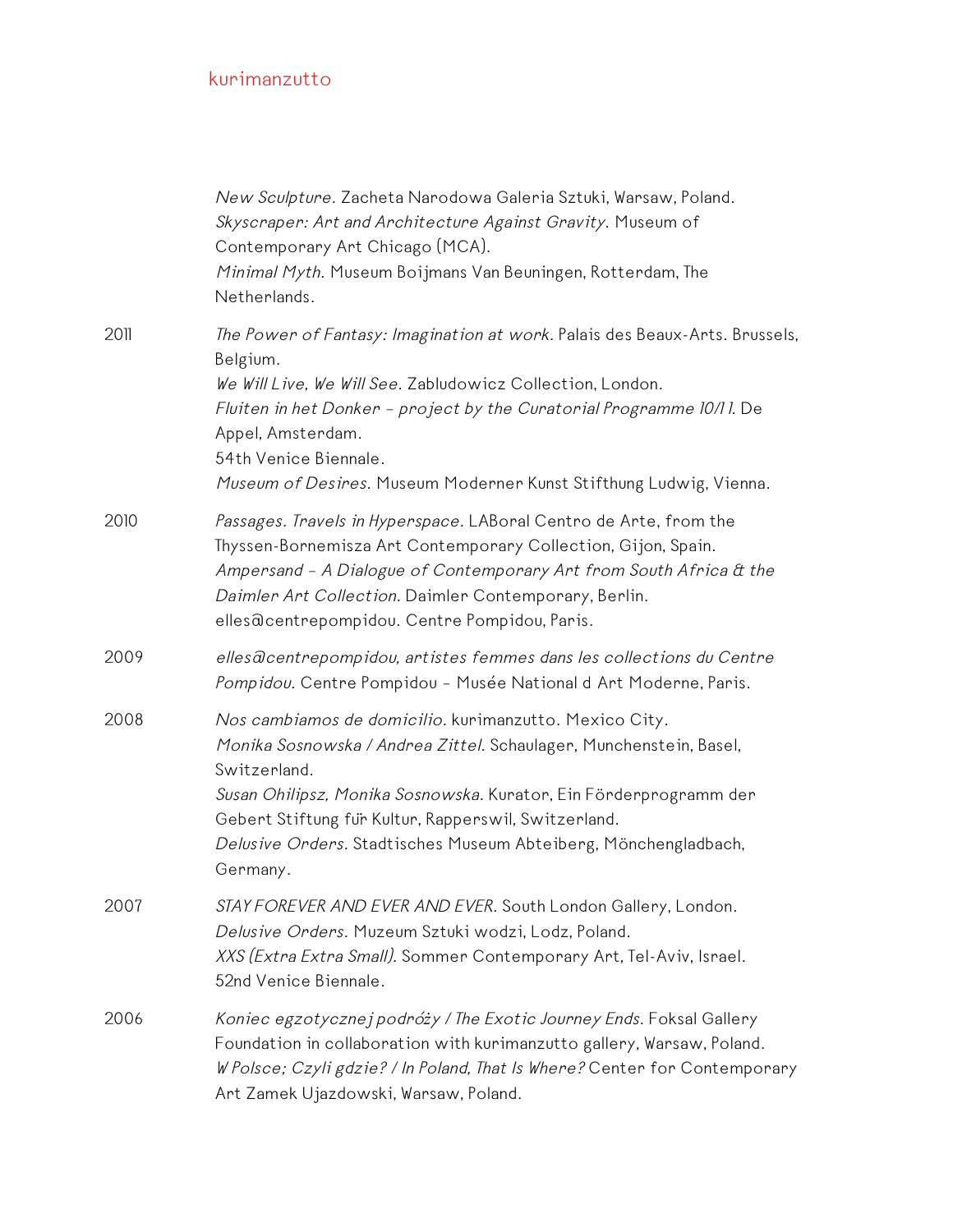|      | START! Grieder Contemporary, Kusnacht, Zurich.<br>Ideal cities - invisible cites. Zamość, Potsdam, Germany.<br>Phanton. Charlottenborg udstillingsbygning, Copenhagen.<br>ARS 06 - Sense of the Real. Kiasma Museum of Contemporary Art, Helsinki.<br>Satellite of Love. Witte de With, Rotterdam, The Netherlands.<br>W samym centrum uwagi / At the Very Center of Attention. Center for<br>Contemporary Art Zamek Ujazdowski, Warsaw, Poland.<br>Longing Balloons are Floating Around the World. Green Light Pavilion,<br>Berlin.                                                                                                |
|------|-------------------------------------------------------------------------------------------------------------------------------------------------------------------------------------------------------------------------------------------------------------------------------------------------------------------------------------------------------------------------------------------------------------------------------------------------------------------------------------------------------------------------------------------------------------------------------------------------------------------------------------|
| 2005 | Only Make-Believe: Ways of Playing. Compton Verney Art Gallery,<br>Warwickshire, United Kingdom.<br>Il Teatro dell'Arte and Luna Park. Arte Fantastica. Villa Manin Centro d'Arte<br>Contemporanea, Passariano, Italy.<br>DER KUNST IHRE RÄUME. Bonner Kunstverein, Bonn, Germany.<br>We Disagree. Andrew Kreps Gallery, New York,                                                                                                                                                                                                                                                                                                  |
| 2004 | BAK. Who if Not We? Cordially Invited. Episode 3, Utrecht, The<br>Netherlands.<br>Ce qui reste. Galerie du TBN, Rennes, France.<br>Barraque D'Dull Odde. Galleria Continua, San Gimignano, Italy.<br>Den Haag Sculptuur. Den Haag, The Netherlands.<br>Dimension Folly. Galleria Civica di Arte Contemporanea, Trento, Italy.<br>Distances? Le Plateau, Paris.<br>PRYM. BWA Gallery, Zielona Góra, Poland.<br>Parallel Action. Foksal Gallery Foundation, Cieszyn, Poland.<br>Cordially Invited. Basis Voor Actuele Kunst, Utrecht, The Netherlands.                                                                                |
| 2003 | Spojrzenia 2003 - Nagroda Fundacji Deutche Bank / Views 2003 -<br>Deutsche Bank Cultural Foundation Award. Zacheta National Gallery of Art,<br>Warsaw, Poland.<br>S-AIR Show 2. Intercross Creative Center, Sapporo, Japan.<br>Sztuka wspó czesna dla wszystkich dzieci / Contemporary Art for All<br>Children. Zacheta Gallery, Warsaw, Poland.<br>Bewitched, Bothered and Bewildered. Spatial Emotion in Art and<br>Architecture. Migros Museum für Gegenwartskunst, Zurich; aznia Centre<br>for Contemporary Art, Gdańsk, Poland; 1st Prague Biennale.<br>Architectures of Gender: Contemporary Women's Art in Poland. Sculpture |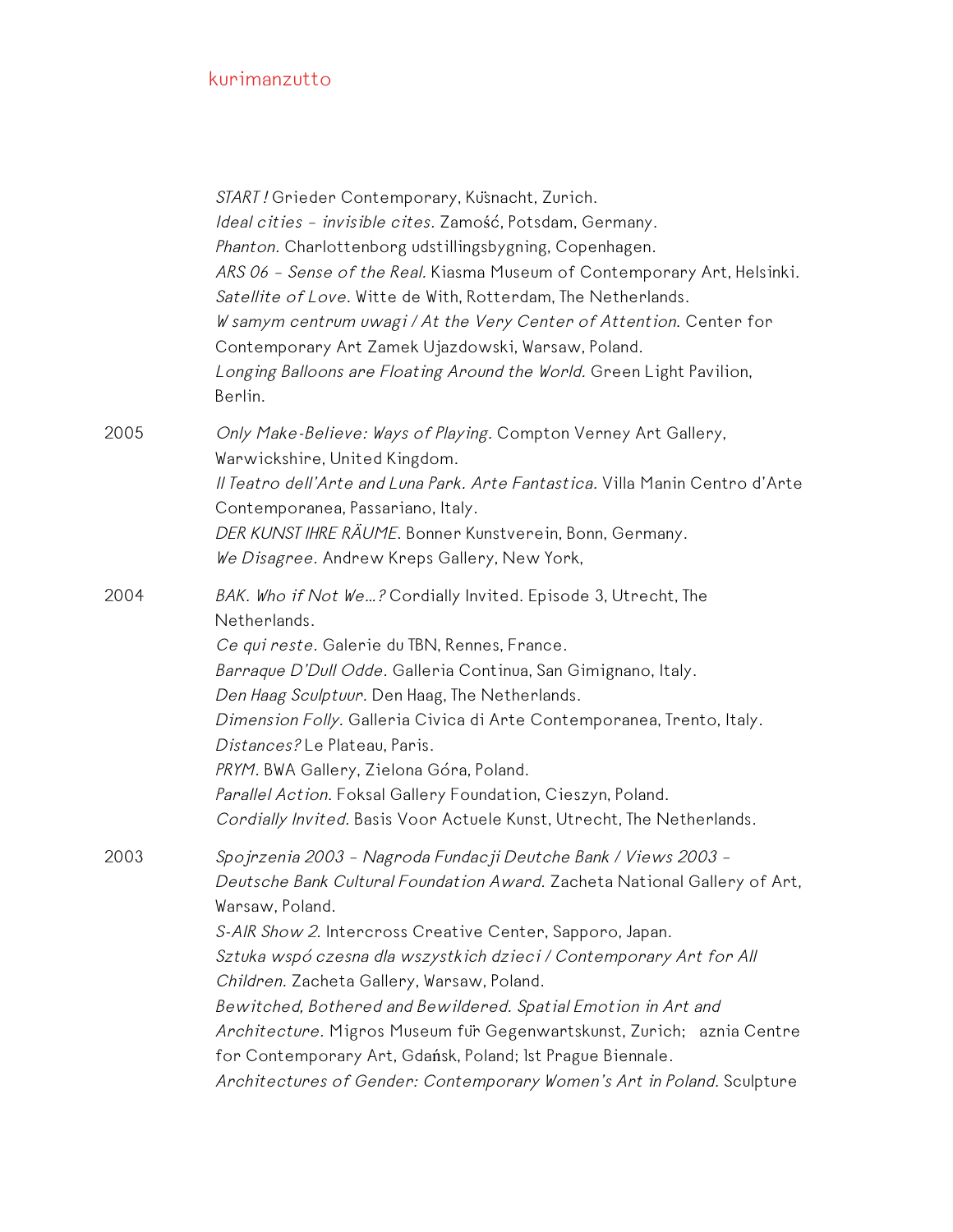|      | Center, New York.<br>Pale Fire. Nordenhake Gallery, Berlin.<br>50th Venice Biennale.<br>Hidden in a Daylight. Foksal Gallery Foundation, Cieszyn, Poland.<br>8th International Istanbul Biennial.<br>Splendor Geometrik. Galerie Gisela Capitain, Cologne, Germany.<br>Re:Location 6. Villa Arson, Nice, France; aznia Center for Contemporary<br>Art, Gdańsk, Poland.<br>Galleria Continua. San Gimignano, Italy.<br>Labyrinth. kurimanzutto, Mexico City.<br>International Biennial of Contemporary Art, Israel Museum. |
|------|---------------------------------------------------------------------------------------------------------------------------------------------------------------------------------------------------------------------------------------------------------------------------------------------------------------------------------------------------------------------------------------------------------------------------------------------------------------------------------------------------------------------------|
| 2002 | POLES: The New Art of Poland. La Capella del Antic Hospital de la Santa<br>Creu, Barcelona.<br>Sony Center. Art Forum, Berlin.<br>Fair. Royal College of Art, London.<br>4th Gwangju Biennale.<br>Manifesta 4 - European Biennale of Contemporary Art, Frankfurt,<br>Germany.<br>In Capital Letters. Kunsthalle Basel, Switzerland.                                                                                                                                                                                       |
| 2001 | Raster Gallery. Warsaw, Poland.<br>Il y a toujour quelq'un qui veux quelque chose. Galerie du Jour, Paris.<br>Ist Biennale of Tirana.<br>Painters' Competition. Bielska Gallery BWA, Bielsko-Biala, Poland.<br>Oikos. Leon Wyczó kowski Museum, Bydgoszcz, Poland.                                                                                                                                                                                                                                                        |
| 2000 | Escape. Centre de Solai, Bamako, Mali.<br>The Double Room. Hans Brinker Hotel, Amsterdam.<br>Painted Image Limited. Outline Foundation, Amsterdam.                                                                                                                                                                                                                                                                                                                                                                        |
|      | bibliography (by the artist)                                                                                                                                                                                                                                                                                                                                                                                                                                                                                              |
| 2015 | Monika Sosnowska: Paper Models for Large Sculptures. France: Cahiers<br>d'Art n°1: Calder in France, 2015.                                                                                                                                                                                                                                                                                                                                                                                                                |

Monika Sosnowska - Architectonisation. Porto: Fundação de Serralves, 2015.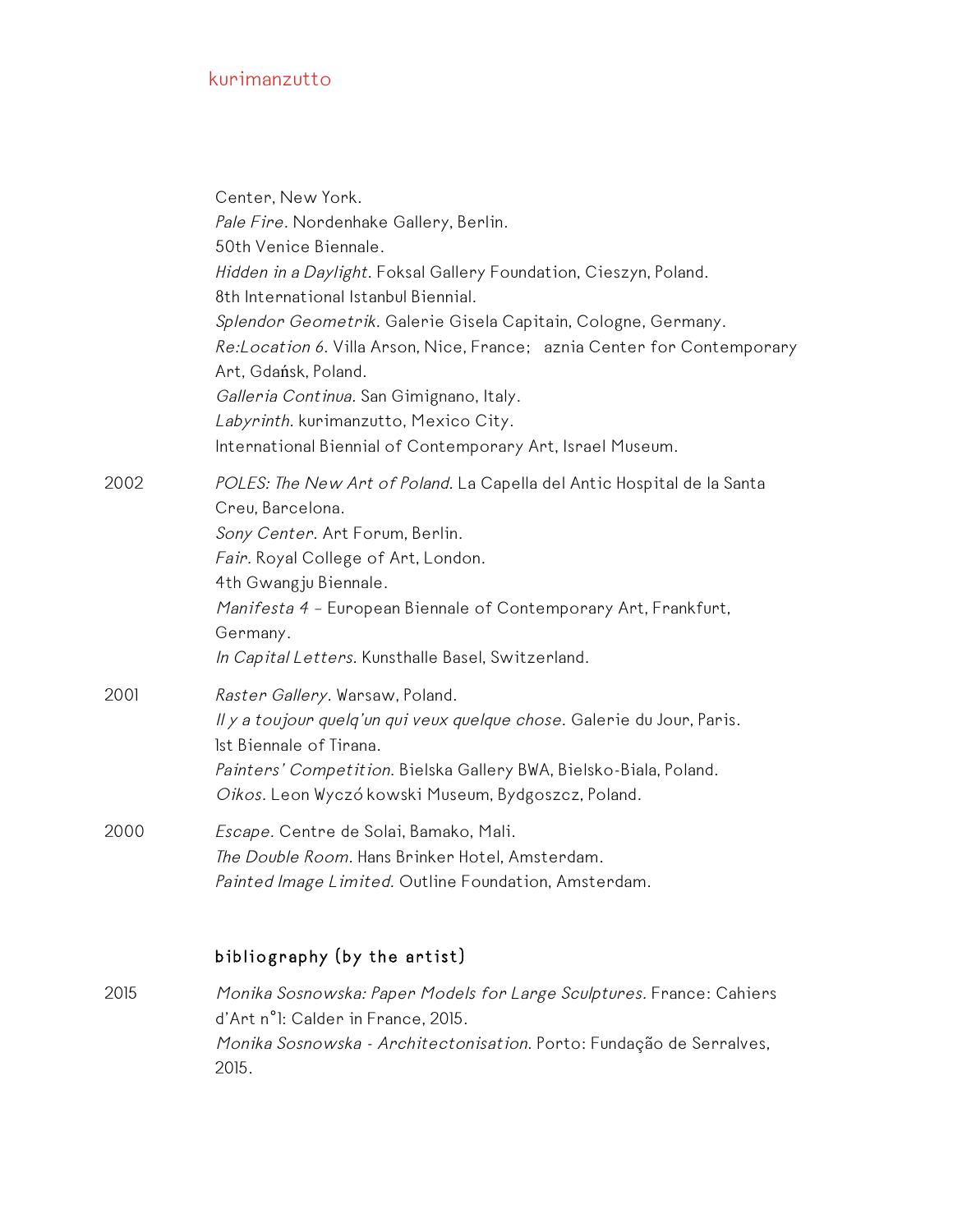| 2014 | TUROWSKI, Andrej. Monika Sosnowska: Tower. Ostfildern: Hatje Cantz and<br>Hauser & Wirth, 2014.                                                                                                                                                                                                                                                                                                                                                                                                                                                                                                                                                                                               |
|------|-----------------------------------------------------------------------------------------------------------------------------------------------------------------------------------------------------------------------------------------------------------------------------------------------------------------------------------------------------------------------------------------------------------------------------------------------------------------------------------------------------------------------------------------------------------------------------------------------------------------------------------------------------------------------------------------------|
| 2013 | UNTERDÖRFER, Michaela, ed. Hauser & Wirth: 20 Years. Ostfildern: Hatje<br>Cantz, 2013.<br>DAY, Charlotte; SOSNOWSKA, Monika. Monika Sosnowska: Regional<br>Modernities. ACCA-Australian Centre for Contemporary Art. Victoria:<br>Southbank, 2013.<br>GOUGH, Maria, SZYMCZYK, Adam; ZUCKERMAN, Heidi. Monika Sosnowska. Aspen:<br>Aspen Art Press, 2013.                                                                                                                                                                                                                                                                                                                                      |
| 2008 | VISCHER, Theodora (ed.). Monika Sosnowska 1:1. Basel: Shaulager, 2008.                                                                                                                                                                                                                                                                                                                                                                                                                                                                                                                                                                                                                        |
| 2007 | ТОМАSZ, Fudala; СІСНОСКІ, Sebastian. Monika Sosnowska l:l. Warsaw: Zacheta<br>National Gallery, 2007.<br>BUDAK, Adam (ed.); SCHMIDT, Kristin (ed.) Monika Sosnowska. Vaduz:<br>Kunstmuseum Liechtenstein, 2007.                                                                                                                                                                                                                                                                                                                                                                                                                                                                               |
| 2006 | MYTKOWSKA, Joanna. Monika Sosnowska. Bialystok: Galeria Arsenal, 2006.                                                                                                                                                                                                                                                                                                                                                                                                                                                                                                                                                                                                                        |
| 2005 | BONAMI, Francesco; COSULICH CANARUITO, Sarah. Luna Park. Arte Fantastica.<br>Sculture del Parco/ Sculptures in the Park. Passariano die Codroipo: Centro<br>d'Arte Contemporanea Villa Manin, 2005.                                                                                                                                                                                                                                                                                                                                                                                                                                                                                           |
| 2004 | FAROCKI, Harun et al. Re: Location 1-7 / Shake. Vienna: O.K Centrum fur<br>Gegenwartskunst, Linz, FolioVerlag, 2004.<br>GÓRA, Zielona. PRYM. Warsaw / Frankfurt: Galeria BWA, Foksal Gallery<br>Foundation Warsaw, Revolver, 2004.                                                                                                                                                                                                                                                                                                                                                                                                                                                            |
| 2003 | Mytowska, Joanna. Poetic Justice, 8th International Istanbul Biennial.<br>Istanbul: Foundation for Culture and Arts, 2003.<br>Cosulich Canarutto, Sarah et al. 50th International Art Exhibition. Dreams<br>and Conflicts, The Dictatorship of the Viewer. Venice: The Venice<br>Biennale, 2003.<br>Munder, Heike, et al. Bewitched, Bothered and Bewildered: Spatial emotion<br>in contemporary art and architecture. Zurich: Migros Museum fur<br>Gegenwartskunst, 2003.<br>Szylak , Aneta, et at. Architecture of Gender: Contemporary Women's Art<br>in Poland. Warsaw: National Museum in Warzaw, 2003.<br>Sajkiewicz, Violetta, et al. Hidden in a Daylight. Foksal Gallery Foundation, |
|      |                                                                                                                                                                                                                                                                                                                                                                                                                                                                                                                                                                                                                                                                                               |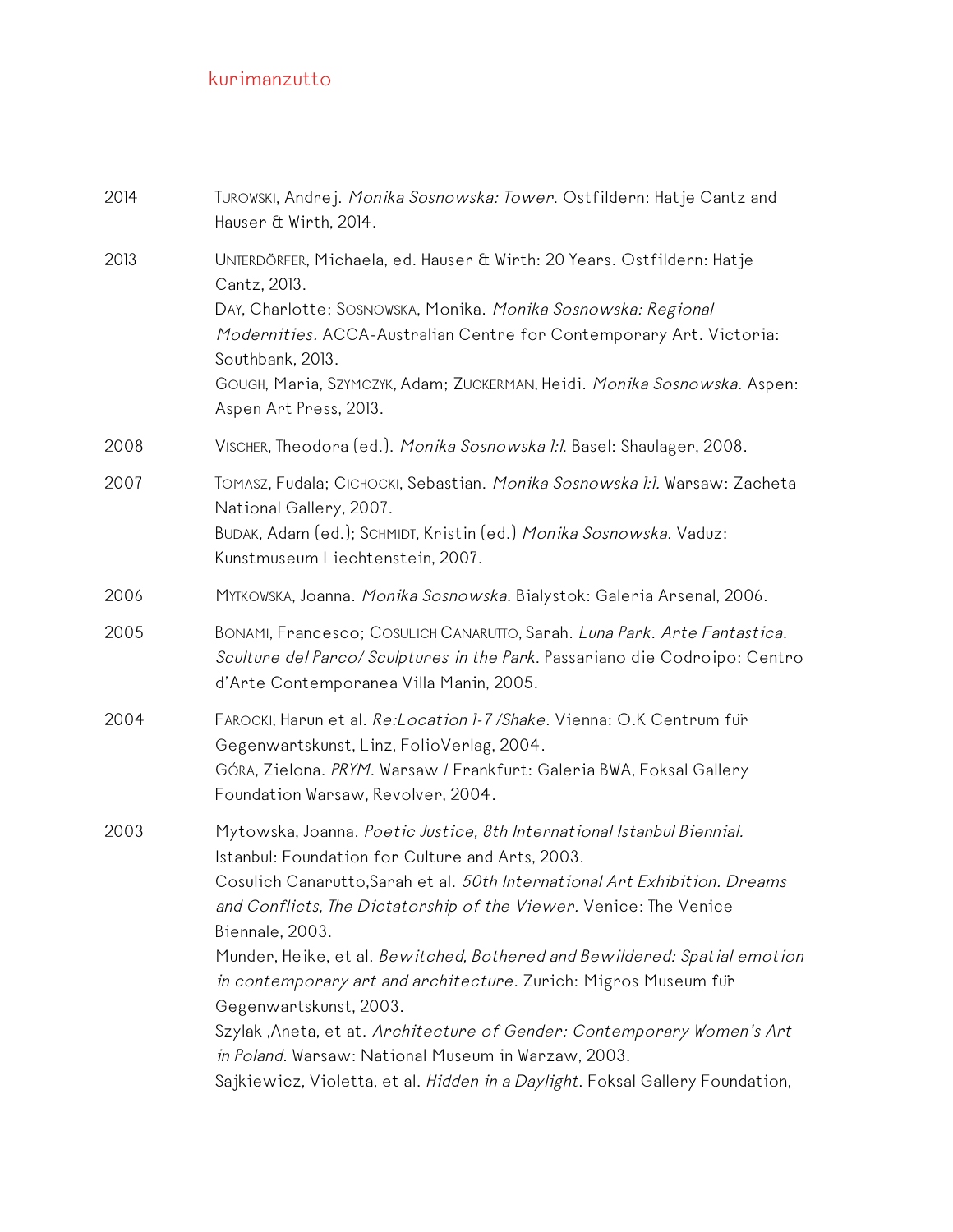|      | Warsaw, Poland.<br>Achi-Miriam, Yehuda, et al. Art Focus 4, International Biennial of<br>Contemporary Art. Jerusalem: Israel Museum, 2003.                                                                                                                                                                                        |
|------|-----------------------------------------------------------------------------------------------------------------------------------------------------------------------------------------------------------------------------------------------------------------------------------------------------------------------------------|
|      | bibliography                                                                                                                                                                                                                                                                                                                      |
| 2013 | MOSZYNSKA, Anna. Sculpture Now. London: Thames and Hudson, 2013.                                                                                                                                                                                                                                                                  |
| 2012 | HACKLIN, Saara. Divergencies of Perception, The Possibilites of Merleau-<br>Pontian. Phenomenology in Analysis of Contemporary Art. Helsinki:<br>University of Helsinki, 2012.<br>GASSNER, Hubertus (ed.). Alice im Wunderland der Kunst. Ostfilern: Hadje<br>Cantz Verlag, 2012.                                                 |
| 2011 | VON ALPHEN, Ernst et al. Polish! Contemporary Art from Poland. Ostfildern:<br>Hatje Cantz Verlag, 2011.                                                                                                                                                                                                                           |
| 2010 | ADLER, Phoebe; McCORQUODALE, Duncan. Contemporary Art in Eastern<br>Europe. London: Black Dog Publishing, 2010.<br>MORINEAU, Camille. ARTISTES FEMMES. De 1905 à nos jours. Paris: Centre<br>Pompidou, 2010.<br>MACEL, Christine (ed.); PETRESIN-BACHELEZ, Natasa (ed.) Les Promesses du<br>Passeé. Paris: Centre Pompidou, 2010. |
| 2009 | MORINEAU, Camille; RIMMAUDO, Annalisa. Women Artists,<br>ells acentrepompidou. Paris: Centre Pompidou, 2009.                                                                                                                                                                                                                      |
| 2007 | UBS Young Art. Zurich: UBS AG, 2007.                                                                                                                                                                                                                                                                                              |
| 2006 | WARWICK, Rhona (ed.). ARCADE. Artists and Place-making. London: 2006.<br>VAN DER LEY, Sabrina; RICHTER, Markus (ed.) Ideal City. Invisible Cities.<br>Frankfurt am Main: Revolver, 2006.<br>Sehnsuchtig Gleiten Ballone Rund um die Welt / Longing Balloons are<br>Floating Around the World. Berlin: Green Light Pavilion, 2006. |
| 2005 | CORDES, Udo G.; BACKER, Karin; HAMMER, Brigitte. Ich und die Anderen. Berlin:<br>Udo G. Cordes, 2005.                                                                                                                                                                                                                             |
| 2004 | FAROCKI, Harun, et al. Re: Location 1-7 / Shake. Vienna: O.K Centrum fur<br>Gegenwartskunst, Linz, Folio Verlag, 2004.<br>GÓRA, Zielona. PRYM. Warsaw / Frankfurt: Galeria BWA, Foksal Gallery<br>Foundation, Revolver, 2004                                                                                                      |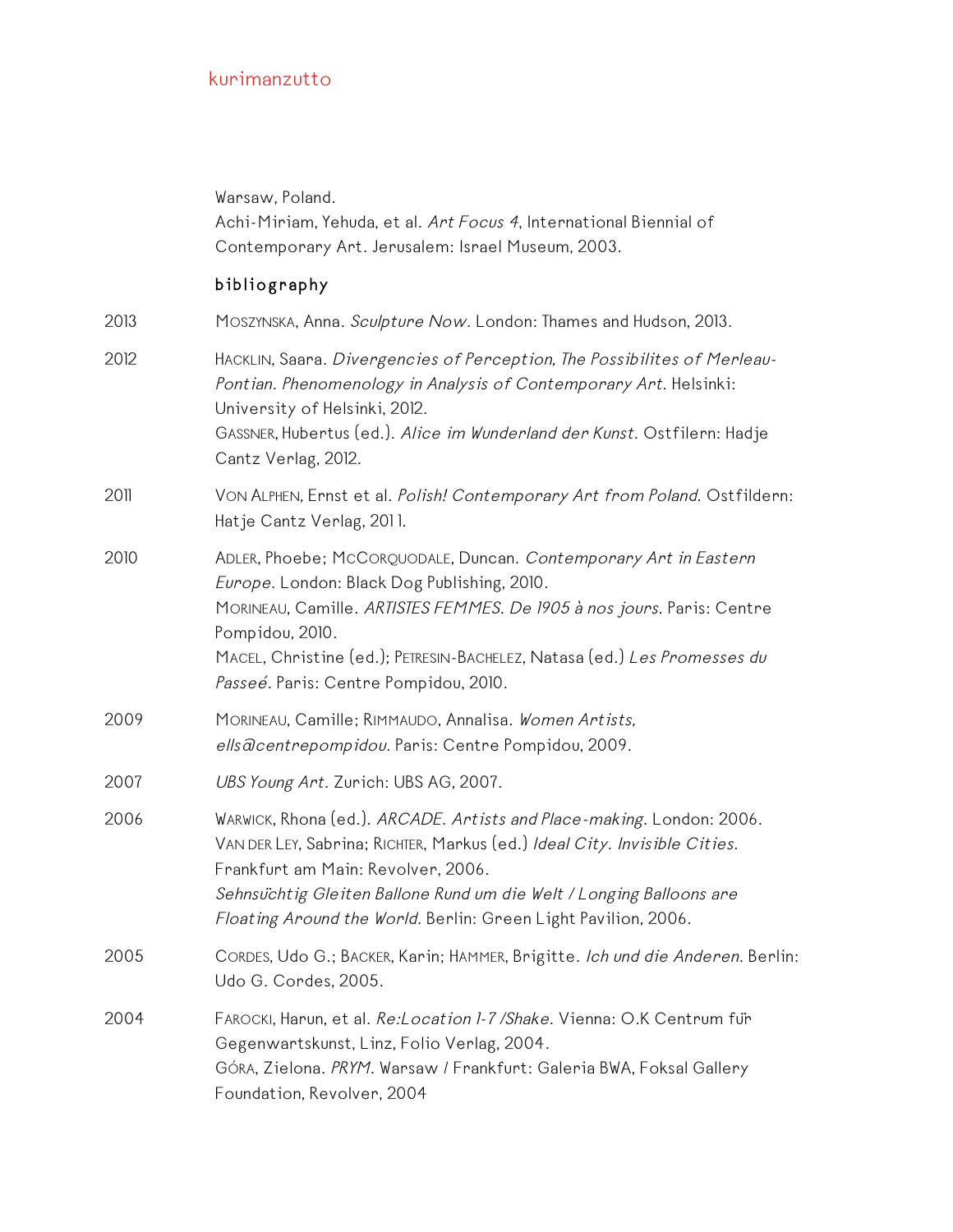| 2003 | MYTOWSKA, Joanna. Poetic Justice, 8th International Istanbul Biennial. Istanbul:<br>Foundation for Culture and Arts, 2003.                                             |
|------|------------------------------------------------------------------------------------------------------------------------------------------------------------------------|
|      | COSULICH CANARUITO, Sarah, et al. 50th International Art Exhibition. Dreams<br>and Conflicts, The Dictatorship of the Viewer. Venice: The Venice<br>Biennale, 2003.    |
|      | MUNDER, Heike, et al. Bewitched, Bothered and Bewildered: Spatial<br>emotion in contemporary art and architecture. Zurich: Migros Museum<br>für Gegenwartskunst, 2003. |
|      | SZYLAK, Aneta. Architecture of Gender: Contemporary Women's Art in<br>Poland. Warsaw: National Museum in Warzaw, 2003.                                                 |
|      | SAJKIEWICZ, Violetta, et al. Hidden in a Daylight. Foksal Gallery Foundation,<br>Warsaw, Poland.                                                                       |
|      | ACHI-MIRIAM, Yehuda, et al. Art Focus 4, International Biennial of<br>Contemporary Art. Jerusalem: Israel Museum, 2003.                                                |
| 2002 | BEHM, Meike, et al. Manifesta 4 - European Biennial of Contemporary Art.<br>Frankfurt am Main: Hatje Cantz, 2002.                                                      |
|      | WAN-KYUNG, Sung (ed.) Project I. Pause: Conception. 4th Kwangju Biennale.<br>Kawangju: Kwangju Biennale Press, 2002.                                                   |
|      | FARQUHARSON, Alex, et al. Fair. London: Royal College of Art, 2002.                                                                                                    |
|      | ALTHAUS, Peter F, et al. In Capital Letters. Basel: Kunsthalle Basel & Schwabe<br>Verlag, 2002.                                                                        |

# press

| 2019 | $\overline{a}$ $\overline{a}$ . "Monika Sosnowska's Solo Exhibition at Capitain Petzel, Berlin",<br>Blouin Art Info, January 22, 2019. |
|------|----------------------------------------------------------------------------------------------------------------------------------------|
|      | MANSFIELD, Susan. "Art review: Monika Sosnowska, the Modern Institute,<br>glasglow", The Scotsman, July 13, 2019.                      |
|      | THORPE, Harriet. "Architecture Club designs a new atelier for artist Monika<br>Sosnowska in Warsaw", Wallpaper, December 5, 2019.      |
| 2017 | ___. "'Habitat' by Monika Sosnowska at Contemporary Austin, USA", <i>Blouin</i><br>Art Info, January 6, 2017.                          |
|      | ANDERSON-RAMOS, Sam. "Monika Sosnowska: Habitat", The Austin Chronicle,<br>January 20, 2017.                                           |
|      | RODNEY, Seph. "A Biennial in Sharjah Offers Worlds Enough", Hyperallergic,                                                             |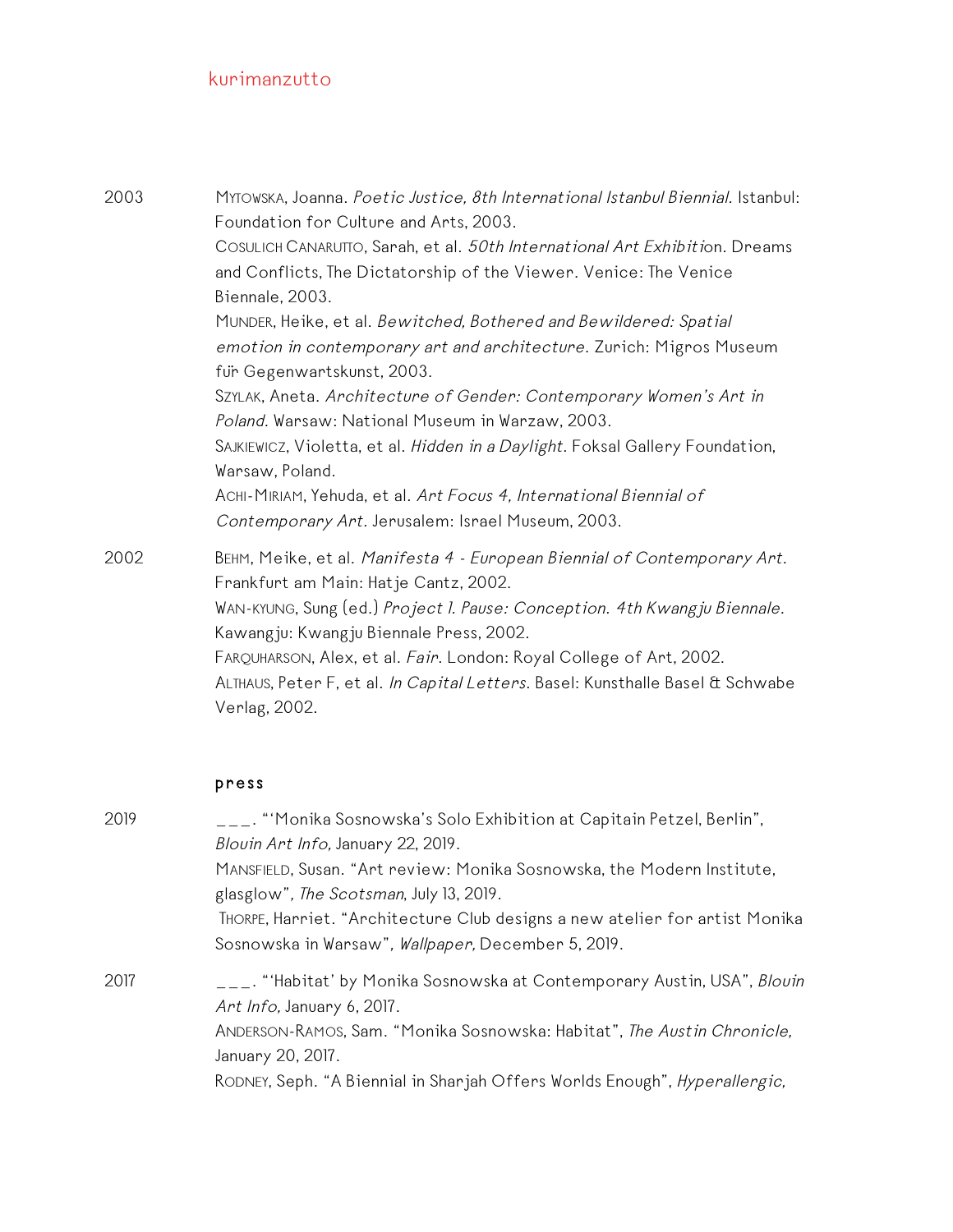March 28, 2017.

2016 INDRISEK, Scott. "Wholly Scot- A citywide biennial returns", Blouin Modern Painters, April, 2016. JUDAH, Hettie. "A Polish estate inspires Monika Sosnowska's twisting metal forms in Glasgow", The Spaces, April 11, 2016.  $\overline{\phantom{a}}$  =  $\overline{\phantom{a}}$ . "The Contemporary Austin to reopen Jones Center site with exhibitions by Monika Sosnowska and Jim Hdges", Art Daily, August, 2016. 2015 SOSNOWSKA, Monika, "Monika Sosnowska, Paper Models for Large Scultpures", Cahiers d'Art, Revue No. 1, 2015. VERNER, Amy. "Celebrating Calder: Cahiers d'Art celebrates latest release with Monika Sosnowska solo exhibition." Wallpaper, June 12, 2015. FORREST, Nicholas, "Monika Sosnoskwa's Distorted Architectural Models in Paris", Blouin Artinfo, June 30, 2015. STRASNICK, Stephanie, "Visit Cahiers D'art In Paris To See Monika Sosnowskas's Paper Models", Architectural Digest, July 9, 2015. MCQUAID, Cate, "New deCordova show emphasizes outdoor space", Boston Globe, August 29, 2015. 2014 BENSCHOP, Jurriaan. "How to Recount History?" DAMN, No. 44, May – June, 2014. ROSENBERG, Karen. "Monika Sosnowska: Tower." The New York Times, September 25, 2014. KENNEDY, Randy. "ScultpureCenter Steps Out Into the Light." The New York Times, October 1, 2014. 2013  $\mu_{-}$ . "Don't take the stairs. Distorting the Aspen Art Museum." Modern Painters, February, 2013. TRAVERS, Andrew. "New exhibitions open at Aspen Art Museum." Aspen Daily News online, February 19, 2013. HOWARD, Christopher. "Monika Sosnowska." Art Papers, March, 2013. \_\_\_. "History Reshaped." Aesthetica, No. 53, June, 2013. \_\_\_. "Monika Sosnowska: Regional Modernities." Time Out online, June 21, 2013, Australia. \_\_\_. "Monika Sosnowska, Itee Pootoogook & Kay Rosen." Vancouver Sun online, June 26, 2013. MELLEMA, Tatian. "Monika Sosnowska: Twisting History." Canadian Art online, August 22, 2013.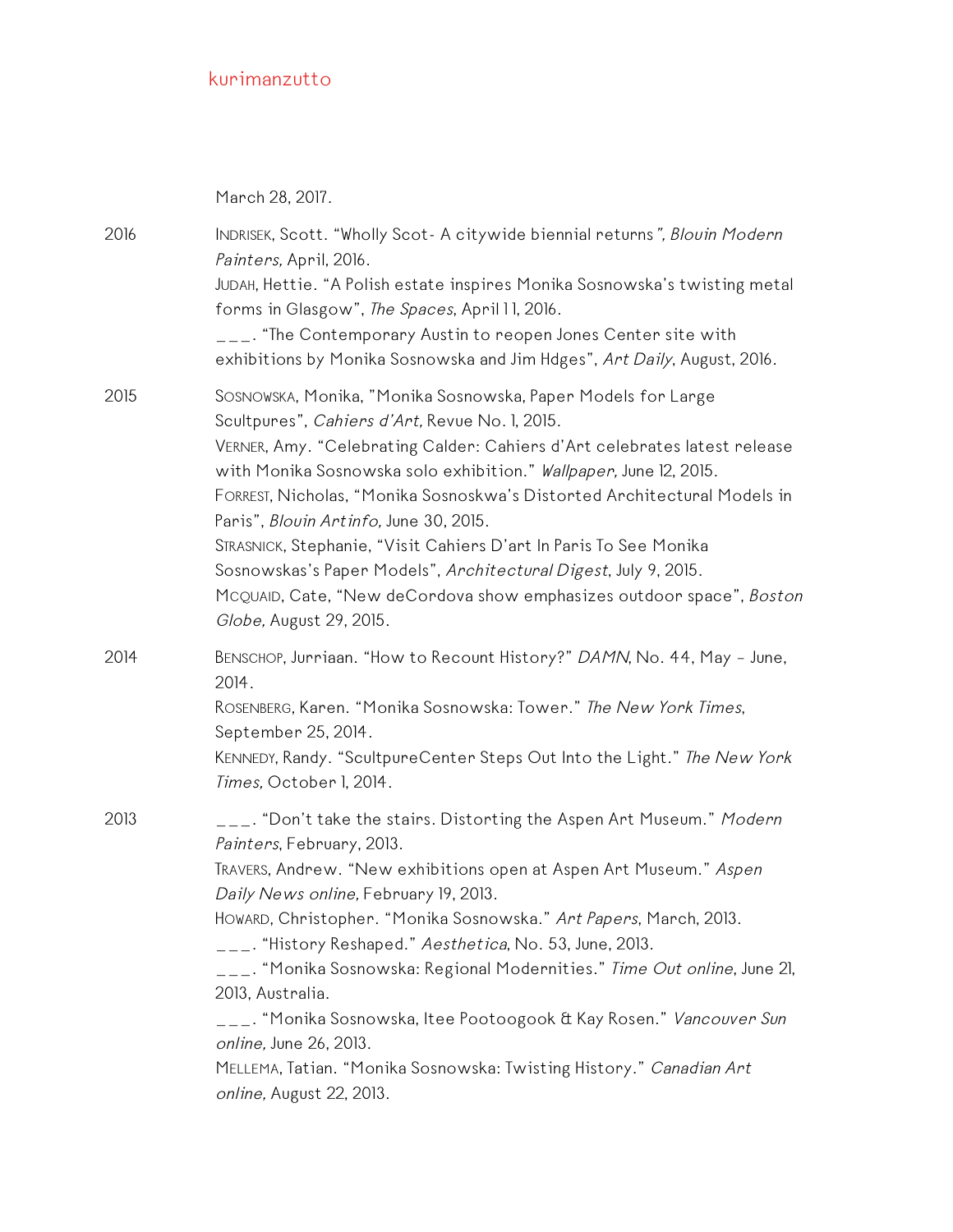SCHLUTER, Ralf. "Auf die vorderen Plätze bitte!" Art, No. 11-13, November, 2013.

2012 BELL, Kristy. "Life through the Eye of Architecture. Das Leben durch das Auge der Architektur." Camera Austria, No. 120, 2012.

> BONAMI, Francesco. "The Cabinet of Dr, Sosnowska." Parkett, November, 2012.

> MYTKOWSKA, Joanna. "Monika Sosnowska's Sculptures." Parkett, November, 2012.

DILLON, Brian. "Monika Sosnowska. Parasites." Parkett, November, 2012. \_\_\_. "Monika Sosnowska and Jim Lambie at the Modern Institute Glasgow." Mouse Magazine online, December 13, 2012.

HAYES, Kelsey. "Reading the Streets: Monika Sosnowska's 'Fir Tree'."Auction Central News online, December 21, 2012.

2011 \_\_\_\_. "Monika Sosnoswska, El Jardin," *Veemente,* 2011.

 $\overline{a_{11}}$ . "Monika Sosnoswka." *Taxi online,* No. 3, 2011.

\_\_\_. "Monika Sosnoswska." Inventario, No. 1, 2011.

\_\_\_. "Monika Sosnoswska." Art Review, Issue 47, January - February, 2011.

SMITH, Robert. "Artists Decorate Palazzos, and Vice Versa." New York Times, June 8, 201 1.

WULLSCHLAGER, Jackie. "Poles apart." FT Weekend: Life & Arts, June 25 - 26, 2011.

BISHOP, Claire. "Safety in Numbers. Venice '11." Artforum, Vol. 50 No. 1, September, 201 1.

GRIFFIN, Tim. "Out of Time, Venice '1 1." Artforum, Vol. 50 No. 1, September, 2011.

SIERRA, Sonia. "Monika Sosnoswska expone su Jardín en la Galería kurimanzutto." El Universal, November II, 2011.

\_\_\_. "Presentan el jardin de Monika Sosnoswska." La Tempestad, November 17, 201 1.

\_\_\_. "Primera individual de Monika Sosnoswska en México D.F.," Más de arte, November 17, 201 1.

VOGEL, Carol. "Six Named as Finalist for Hugo Boss Prize." New York Times International Herald Tribune, November 25, 2011.

MOODY CASTRO, Leslie. "Monika Sosnowska: El Jardín." Pastelegram, December 16, 201 1.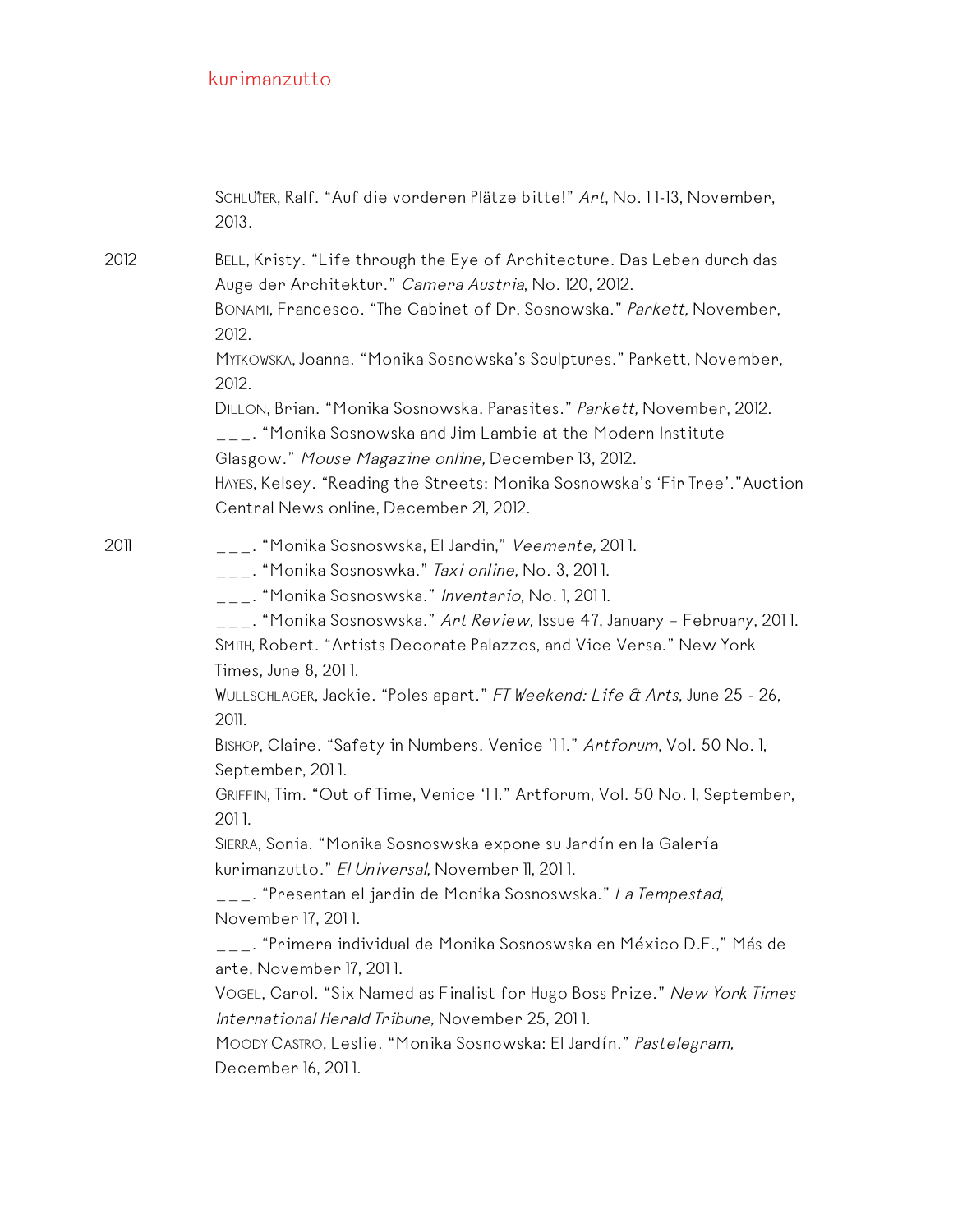| 2010 | .__. "Current 10.2 International Artists-in-Residence." <i>Artpace 10.1</i> ,<br>Spring, 2010.<br>WOLINSKI, Michal. "Monika Sosnowska." Artforum, May, 2010.                                                                                                                                                                                                                                          |
|------|-------------------------------------------------------------------------------------------------------------------------------------------------------------------------------------------------------------------------------------------------------------------------------------------------------------------------------------------------------------------------------------------------------|
|      | WHITMAN-SALKIN, Leah. "Monika Sosnowska." Kaleidoscope, Issue 7, Summer,<br>2010.                                                                                                                                                                                                                                                                                                                     |
|      | ___. "Hauser & Wirth: Monika Sosnowska." Art in America, No. 11,<br>December, 2010.                                                                                                                                                                                                                                                                                                                   |
|      | WRIGHT, Karen. "César Cervantes: Crush on Contemporary Art." Latin<br>America (Phillips de Pury & Company), September 29, 2010.                                                                                                                                                                                                                                                                       |
| 2009 | ___. "Concrete Heritage. Interview with Monika Sosnowska." Domus,<br>No. 926, 2009, Italy.                                                                                                                                                                                                                                                                                                            |
|      | CICHOKI, Sebastian; BUDAK, Adam. "Monika Sosnowska: Espacios<br>Disfuncionales." Arquine, No. 47, Spring 2009.                                                                                                                                                                                                                                                                                        |
| 2008 | EGGEL, Caroline. "Monika Sosnowska-Zum Potential von Bruchen in<br>egalitären Architekturen." Kunst-Bulletin, June, 2008.<br>Bell, Kristy. "Time and Space." Frieze, No. 116, June - August, 2008.                                                                                                                                                                                                    |
| 2007 | JEFFREY, Moira. "Monika Sosnowska." Map, No. 11, 2007.<br>$\mathcal{L}_{\mathcal{L}^{\perp}}$ . "A Broken-Down Wall. Monika and Christian Kerez in conversation<br>with Michal Wolinski." Piktogram, No. 7, 2007.<br>KINNELMAN, Michael. "At Biennale, art that murmurs." International Herald<br>Tribune, June 15, 2007.<br>THORNE, Sam. "Stay Forever & Ever & Ever." Frieze, Issue 109, September, |
| 2006 | 2007.                                                                                                                                                                                                                                                                                                                                                                                                 |
|      | ___. "Pulapka na widza. Rozmowa z Monika Sosnowska." <i>Architektura &amp;</i><br>Biznes, No. 11, 2006.                                                                                                                                                                                                                                                                                               |
|      | KANE, Elena. "Monika Sosnowska." Contemporary, No. 87, 2006.<br>MAKOWSKA, Monika. "Starch i pokusa." Rzeczpospolita, No. 11 - 12, 2006.<br>MOIRA, Jeffrey. "Somewhere nowhere. Monika Sosnowska's Gorbals."<br>ARCADE, 2006.                                                                                                                                                                          |
|      | SZABLOWSKI, Stach. "Geometria z nerwica." Newsweek, No. 35, 2006.<br>VON VIERECK, Matthias. "Ein Pavillon für Drei. Das Projeck 'Sehnsuchtig<br>gleiten Ballone rund um die Welt' geht in die lezte Runde." Zitty, No. 11, May<br>- June, 2006.                                                                                                                                                       |
|      | EGGEL, Caroline; REKADE, Christiane." Kunst-Bulletin, No. 6, June, 2006.<br>SCHLAGEL, Andreas. "Berlin." Contemporary, No. 81, June, 2006.                                                                                                                                                                                                                                                            |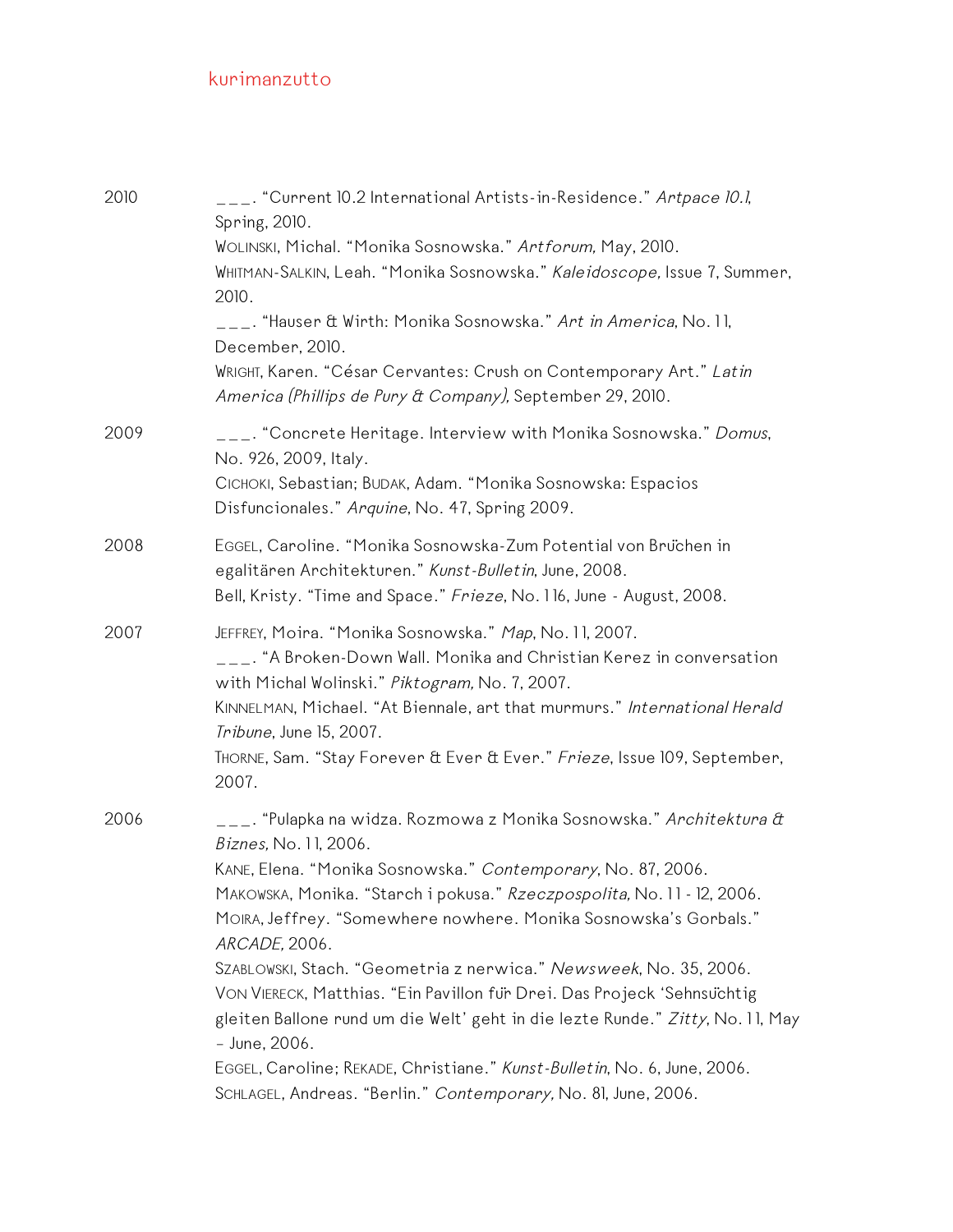| 2005 | ___. "Por el laberinto del arte contemporáneo." <i>El Informador</i> , October<br>8, 2005.<br>MAULEÓN LEE, Montserrat. "Un espacio de arte abstracto." Milenio,<br>October 8, 2005.<br>MARTIN, Alexandra. "Institutional Breakdwon." Modern Painters, December,<br>2004.                                                                                                                                                                                                                                                                                                                                                                                                                                                                                                                                                                                                                                                                                                                       |
|------|------------------------------------------------------------------------------------------------------------------------------------------------------------------------------------------------------------------------------------------------------------------------------------------------------------------------------------------------------------------------------------------------------------------------------------------------------------------------------------------------------------------------------------------------------------------------------------------------------------------------------------------------------------------------------------------------------------------------------------------------------------------------------------------------------------------------------------------------------------------------------------------------------------------------------------------------------------------------------------------------|
| 2004 | VERWOERT, Jan. "Hallucinated Modernism: On the works of Monika<br>Sosnowska." Be Magazin des Kunstlerhaus Bethanien, No. 11, 2004.<br>AUSLANDER, Philip. "The Biennale and its Discontents." PAJ Vol. 26, No. 1,<br>January, 2004.<br>THEA, Carolee. "Architectures of Gender: Contemporary Women's Art in<br>Poland. Scultpure Center, New York." Sculpture, Vol. 3, No. 2, March, 2004.<br>___. "Monika Sosnowska." <i>Scotland on Sunday</i> , March 14, 2004.<br>Monaghan, Helen. "Monika Sosnowska." The List, March 18 - April 1, 2004.<br>LORCH, Catrin. "Splendor Geometrik." Frieze, Issue 82, April, 2004.<br>VORWOERT, Jan. "World in Motion." Frieze, Issue 84, June - August, 2004.<br>SZYMCZYK, Adam. "Aperto Poland." Flash Art, No. 237, July - September,<br>2004.<br>PASINI, Francesca. "Monika Sosnowska: Galleria Continua." Artforum, Vol.<br>XLII No. 1, September, 2004.<br>CUMMING, Laura. "Monika Sosnowska, Serpentine Gallery." The Observer,<br>December 12, 2004. |
| 2003 | WOLINSKY, Michal. "Dzialanie z zaskoczenia." Fluid, No. 32, 2003.<br>___. "Architectures of Gender: Contemporary Women's Art in Poland."<br>N.paradoxa, No. 12, 2003.<br>SNODGRASS, Susan. "Report from Frankfurt: Manifesta 4: Defining Europe?"<br>Art in America, No. 91, January, 2003.<br>MENIN, Samuele; SANSONE, Valentina. "Scultpure Forever: Contemporary<br>Sculpture (Part I)." Flash Art, Vol. 36, No. 230, May - June, 2003.<br>LLEDO, Elena. "Entre el sueno y el conflicto." Lápiz, Vol. 22, No. 195, July,<br>2003.<br>NAYLOR, Stephen. "Feeling the heat of the 50th Venice Biennale." Art<br>Monthly Australia, No. 161, July, 2003.<br>___. "Art 34 Basel boasts strong results---Show News." <i>Art Business</i><br>News, August, 2003.<br>SOMMER, Tim. "Der grosse Jahrmarkt." ART - das Kunstmagazin, No. 8,                                                                                                                                                            |